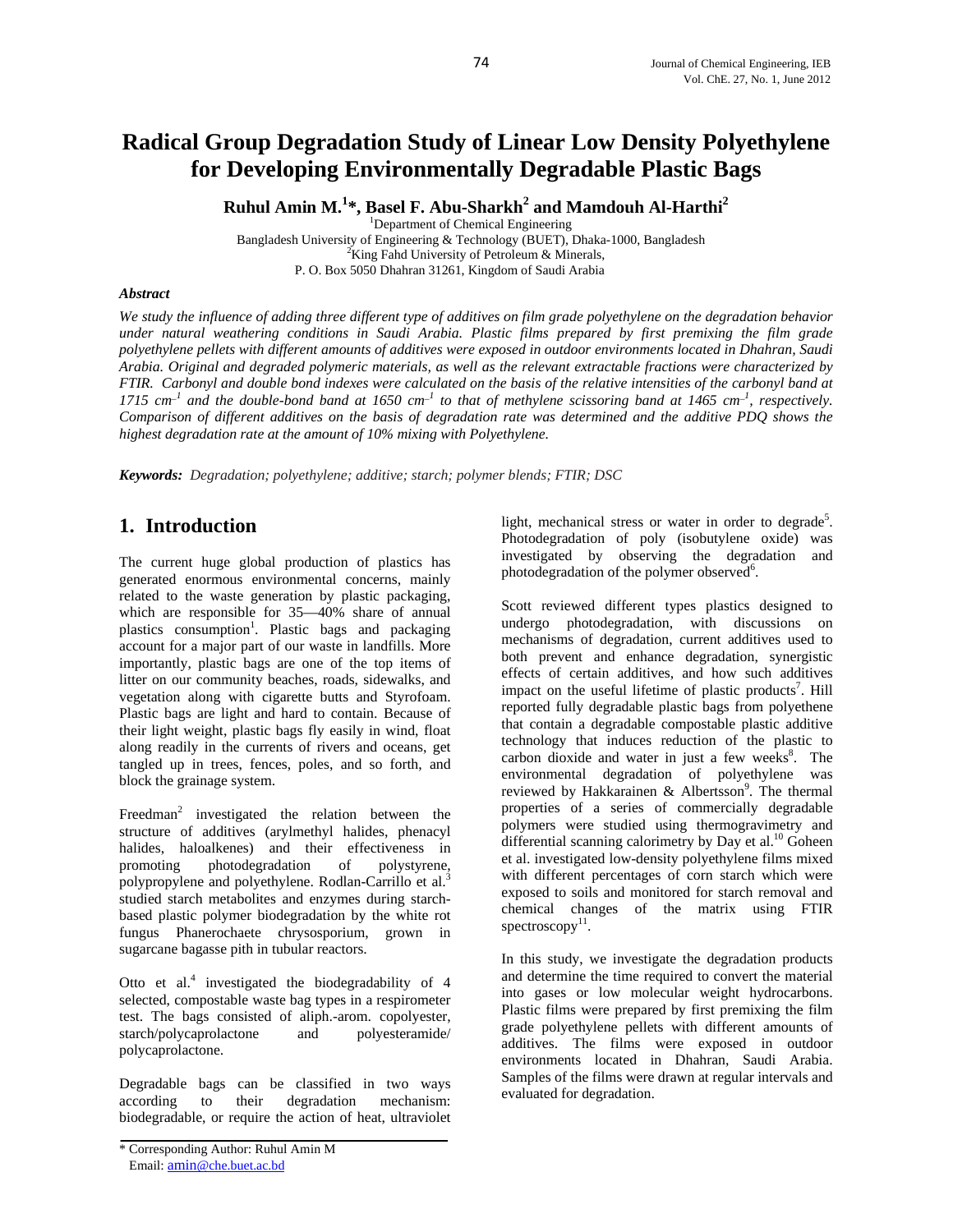## **2. Experimental**

#### **Materials**

The film grade low density polyethylene obtained from SABIC, Saudi Arabia. In the experimental work, some additives were used to enhance photo-degradation. Three different type of photodegradable additives such as PDQ-H, Polystarch-N and Polystarch-Plus-H was supplied by Willow Ridge Co., USA.

#### **Sample Preparation**

Plastic films were prepared by first premixing the film grade polyethylene pellets with different amounts of additives. Additive loadings were 10, 20 and 30 percent mixed with pure polyethylene. Subsequently, the mixer was fed to an extruder to produces the film.

#### **Extrusion and Processing Condition**

The resulting "dry blend" was then extruded in a single screw extruder consisting of three heating sections and a die plate. The temperatures of the three heating zones of the barrel were set at 160°C and the temperature of the die section was set at 120°C.

#### **Degradation Studies**

The degradability of the films in outdoor environment was determined in this study. The films were exposed in outdoor environments at the exposure site located in Dhahran, Saudi Arabia. The films were exposed for one year and samples were drawn at regular intervals and evaluated for degradation. Fig. 1 shows the photograph of the films at the time of exposure and Fig. 2 show the photographs of sample taken after 9 months.



Fig.1. Exposing plastic samples in natural weathering condition. Films are fixed on plexy glasses and oriented in a steel rack at 45 degree angle with the basement and facing to east so that maximum amount of sunlight fall on the film in all time.



Fig.2. Photographs of sample containing 50 percent Polystarch-plus-H additive. It was taken after 9 months which shows that all the exposed parts were severely degraded and were taken away by air. Only small amount of sample which are attached by the tapes are left.

#### **Sample Analysis**

The IR Spectra of the samples retrieved from degradation experiments were recorded on a NicoletTM 6700 FT-IR spectrometer from a thermo-electron by using a smart orbit for net samples. The results were reported in wave numbers (cm-1) (Spectral resolution= 4 cm-1; Number of scans, 4). Carbonyl and double bond indexes will be calculated on the basis of the relative intensities of the carbonyl band at  $1715 \text{ cm}^{-1}$  and the double-bond band at  $1650 \text{ cm}^{-1}$  to that of methylene scissoring band at  $1465 \text{ cm}^{-1}$ , respectively.

### **3. Results & Discussion**

Fourier Transform Infra Red (FTIR) can be used as a powerful tool to detect structural changes such as an oxidation level of LDPE due to the UV-sunlight. Spectra FTIR, according to the time of ageing for the LLDPE and Polystarch N30 after different exposure days are given in the Fig. 4.



Fig.3. FTIR spectrum of Polyethylene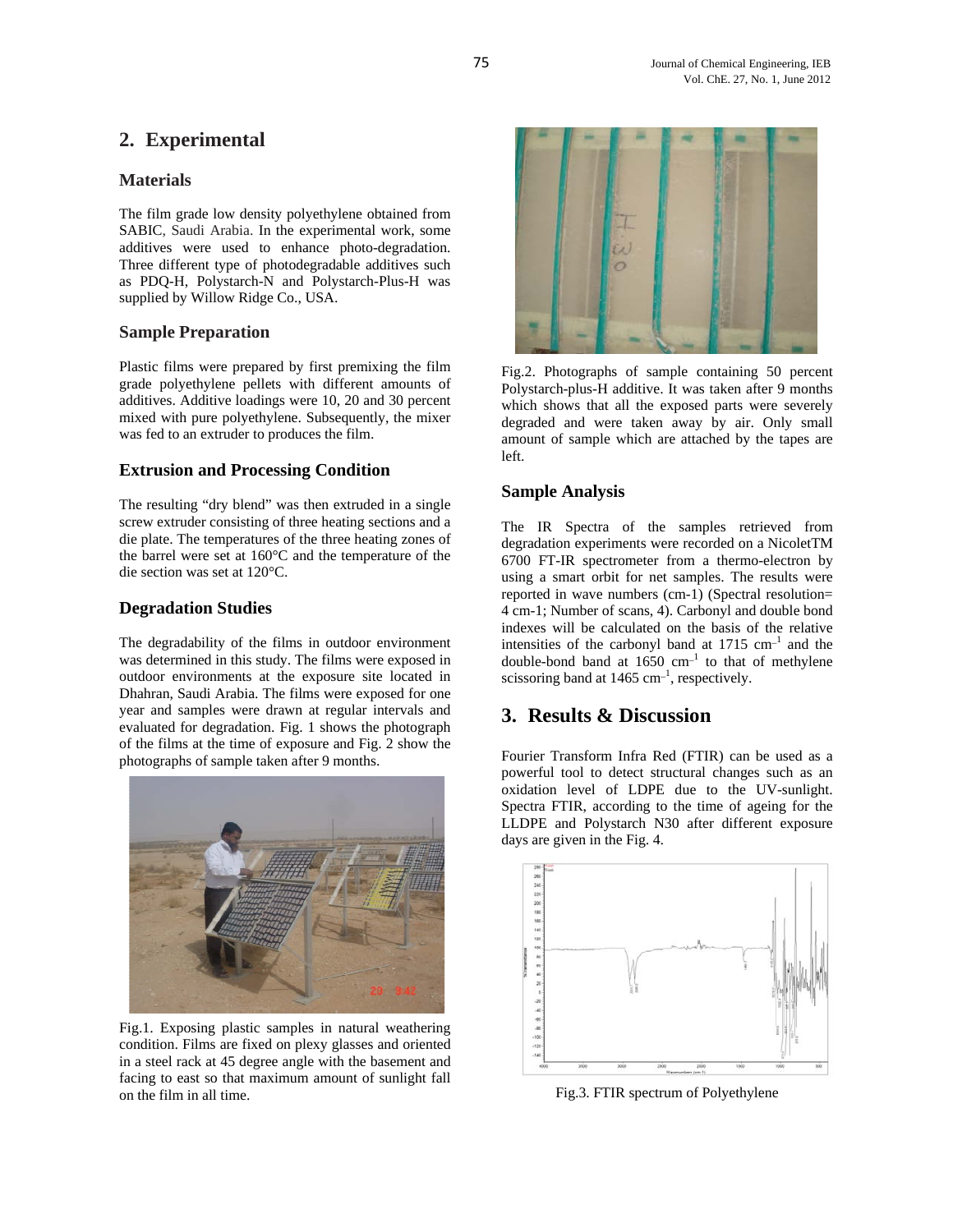

Fig.4. FTIR spectrum of 20% Polystarch N after 30 days



Fig.5. FTIR spectrum of 20% Polystarch N after 80 days



Fig.6. FTIR spectrum of 30% Polystarch H after 95 days

The peaks at  $1715 \text{ cm}^{-1}$  shows the band vibration of the C=O group which appears due to the photo-oxidation of the LLDPE. This band increases more considerably with the time.



Fig.7. FTIR spectrum of 30% Polystarch N after 150 days



Fig.8. FTIR spectrum of 20% Polystarch N after 150 days



Fig.9. FTIR spectrum of 3% PDQH after 150 days

The strong peak at  $1715$  cm<sup>-1</sup> increases more considerably with the exposure time. This is because different types of radicals form on the film surface under the action of the light and/or heat can lead to reactions of reticulation of chains, reactions with oxygen in air and reactions of scission of chains [16].